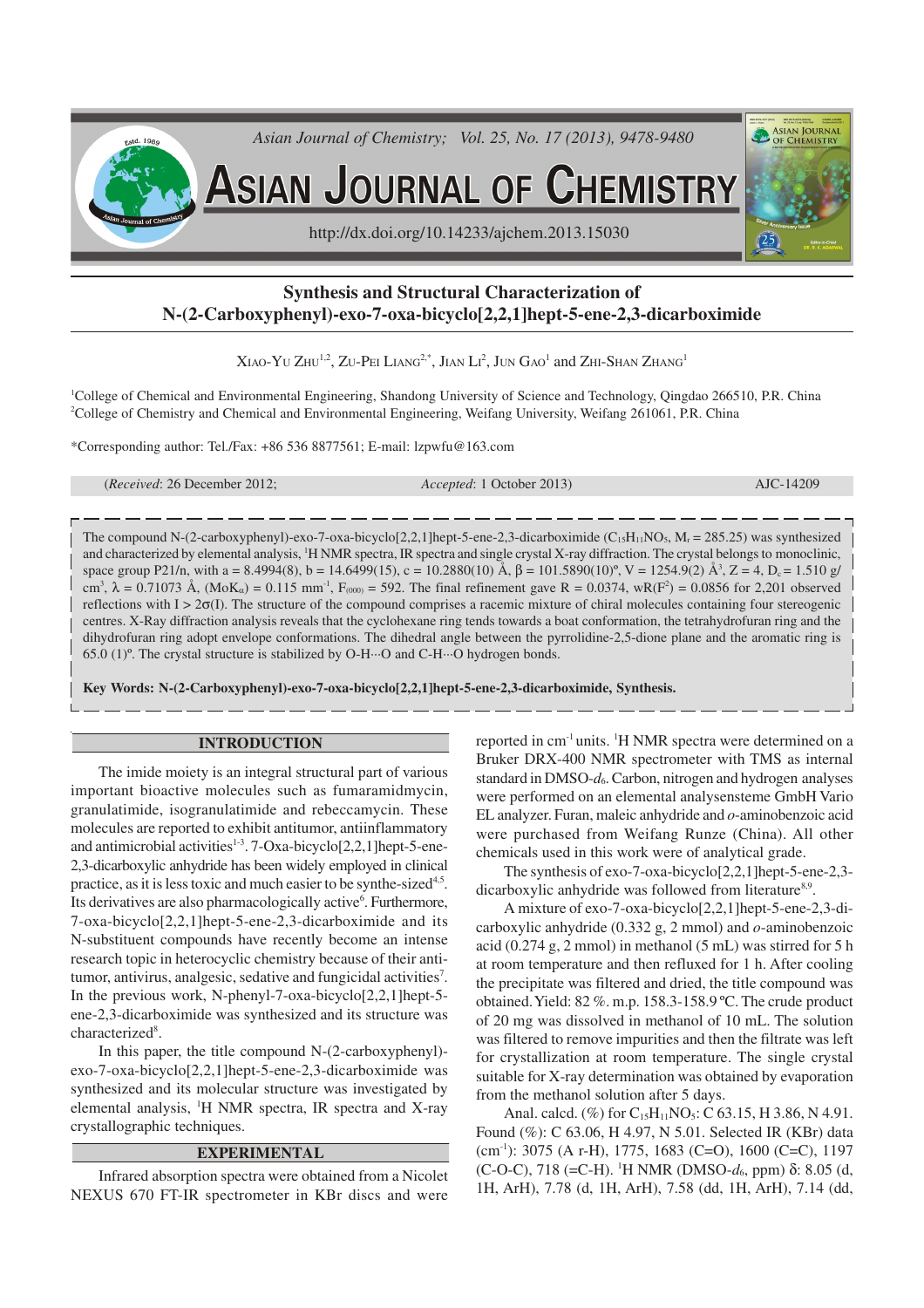1H, ArH), 5.87 (s, 2H, C<sub>13</sub>H, C<sub>14</sub>H), 4.73 (s, 2H, C<sub>12</sub>H, C<sub>15</sub>H),  $3.10$  (s, 2H,  $C_{10}$ H,  $C_{11}$ H).

**Data collection and structure determination:** A single crystal X-ray data of title compound was collected on a Bruker SMART diffractometer with a graphite monochromatized MoK<sub>α</sub> radiation ( $\lambda$  = 0.71073 Å). The structure was solved by SHELXS-97 and refined with SHELXL-97<sup>10</sup>. The positions of the H atoms bonded to C atoms were calculated (C-H distance 0.96 Å) and refined using a riding model. The H atom displacement parameters were restricted tobe  $1.2U_{eq}$  of the parent atom. The details of the X-ray data collection, experimental conditions and structure solution and structure refinements are given in Table-1. Some selected bond distances and angles are listed in Table-2. The molecular structures with the atomnumbering scheme are shown in Fig. 1. CIF file containing complete information on the studied structure was deposited with CCDC, deposition number 775724 and is freely available upon request from the following web site: www.ccdc.cam.ac.uk/data\_request/cif.

| TABLE-1<br>CRYSTAL AND EXPERIMENTAL<br>DATA FOR THE TITLE COMPOUND |                                                      |  |  |  |
|--------------------------------------------------------------------|------------------------------------------------------|--|--|--|
| Compound                                                           | $C_{15}H_{11}NO_5$                                   |  |  |  |
| Colour/shape                                                       | Light yellow/block                                   |  |  |  |
| Formula weight                                                     | 285.25                                               |  |  |  |
| CCDC deposit no.                                                   | 775724                                               |  |  |  |
| Crystal system                                                     | Monoclinic                                           |  |  |  |
| Space group                                                        | P21/n                                                |  |  |  |
| Unit cell dimensions                                               | $a = 8.4994(8)$ Å                                    |  |  |  |
|                                                                    | $b = 14.6499(15)$ Å                                  |  |  |  |
|                                                                    | $c = 10.2880(10)$ Å                                  |  |  |  |
|                                                                    | $\beta = 101.5890(10)^{\circ}$                       |  |  |  |
| Volume                                                             | $1254.9(2)$ $\AA$ <sup>3</sup>                       |  |  |  |
| Z                                                                  | $\overline{4}$                                       |  |  |  |
| Density (calculated)                                               | $1.510 \text{ g cm}^{-3}$                            |  |  |  |
| Absorption coefficient                                             | $0.115$ mm <sup>-1</sup>                             |  |  |  |
| $F_{(000)}$                                                        | 592                                                  |  |  |  |
| Crystal size (mm)                                                  | $0.50 \times 0.49 \times 0.47$                       |  |  |  |
| $\theta$ range for data collection                                 | $2.45 - 25.01$ °                                     |  |  |  |
| Index ranges                                                       | $-9 \le h \le 10$ ; $-17 \le k \le 16$ ; $-12 \le l$ |  |  |  |
|                                                                    | $\leq 6$                                             |  |  |  |
| Reflections collected                                              | 6,115                                                |  |  |  |
| Independent reflections                                            | 2,201                                                |  |  |  |
| Reflections observed $(I > 2\sigma(I))$                            | 1.644                                                |  |  |  |
| Refinement method                                                  | Full-matrix least-squares on F2                      |  |  |  |
| Data/parameters                                                    | 2201/190                                             |  |  |  |
| Goodness-of-fit on $F^2$                                           | 1.063                                                |  |  |  |
| R indices $[I > 2\sigma(I)]$                                       | $R_1 = 0.0374$ ; wR <sub>2</sub> = 0.0856            |  |  |  |
| R indices (all data)                                               | $R_1 = 0.0570$ ; wR <sub>2</sub> = 0.1020            |  |  |  |
| Largest diff. peak and hole                                        | 0.249 and - 0.183 e $\AA$ <sup>-3</sup>              |  |  |  |



Fig. 1. Molecular structure of the title compound

| TABLE-2                                       |              |                     |             |  |  |  |
|-----------------------------------------------|--------------|---------------------|-------------|--|--|--|
| SELECTED BOND LENGTHS (Å) AND BOND ANGLES (°) |              |                     |             |  |  |  |
| Bond                                          | Length $(A)$ | <b>Bond</b>         | Angle $(°)$ |  |  |  |
| $N(1)-C(8)$                                   | 1.382(2)     | $C(8)-N(1)-C(9)$    | 112.46(16)  |  |  |  |
| $N(1)-C(9)$                                   | 1.403(3)     | $C(8)-N(1)-C(3)$    | 124.16(16)  |  |  |  |
| $N(1)-C(3)$                                   | 1.439(2)     | $C(9)-N(1)-C(3)$    | 123.34(16)  |  |  |  |
| $O(1)-C(1)$                                   | 1.316(2)     | $C(12)-O(5)-C(15)$  | 96.03(14)   |  |  |  |
| $O(2)$ -C(1)                                  | 1.204(2)     | $O(2)$ -C(1)-O(1)   | 123.4(2)    |  |  |  |
| $O(3)$ -C(8)                                  | 1.215(2)     | $O(2)$ -C(1)-C(2)   | 122.87(19)  |  |  |  |
| $O(4)-C(9)$                                   | 1.203(2)     | $O(1)$ -C(1)-C(2)   | 113.66(17)  |  |  |  |
| $O(5)$ -C $(12)$                              | 1.433(2)     | $C(4)-C(3)-N(1)$    | 118.06(18)  |  |  |  |
| $O(5)$ -C $(15)$                              | 1.441(2)     | $C(2)-C(3)-N(1)$    | 121.08(17)  |  |  |  |
| $C(8)-C(11)$                                  | 1.495(3)     | $O(3)-C(8)-N(1)$    | 124.52(18)  |  |  |  |
| $C(9)$ - $C(10)$                              | 1.503(3)     | $O(3)-C(8)-C(11)$   | 126.73(18)  |  |  |  |
| $C(10)-C(11)$                                 | 1.539(3)     | $N(1)-C(8)-C(11)$   | 108.75(16)  |  |  |  |
| $C(10)-C(15)$                                 | 1.560(3)     | $O(4)$ -C(9)-N(1)   | 123.57(18)  |  |  |  |
| $C(11)-C(12)$                                 | 1.573(3)     | $O(4)$ -C(9)-C(10)  | 127.99(18)  |  |  |  |
| $C(12) - C(13)$                               | 1.505(3)     | $N(1)-C(9)-C(10)$   | 108.43(16)  |  |  |  |
| $C(13)-C(14)$                                 | 1.316(3)     | $O(5)$ -C(12)-C(13) | 102.33(16)  |  |  |  |
| $C(14)-C(15)$                                 | 1.508(3)     | $O(5)$ -C(12)-C(11) | 101.21(14)  |  |  |  |
|                                               |              |                     |             |  |  |  |

### **RESULTS AND DISCUSSION**

Furan reacts in a Diels-Alder reaction with maleic anhydride in tetrahydrofuran at room temperature to give exo -7-oxa-bicyclo[2,2,1]hept-5-ene-2,3-dicarboxylic anhydride as shown in **Scheme-I**.



**Scheme-I:** Synthesis of exo-7-oxa-bicyclo[2,2,1]hept-5-ene-2,3 dicarboxylic anhydride

The condensation reaction between exo-7-oxa-bicyclo- [2,2,1]hept-5-ene-2,3-dicarboxylic anhydride and *o*-aminobenzoic acid proceeded smoothly in methanol at room temperature for 5 h and refluxed temperature for 1 h, respectively, leading to the title compound in high yield (**Scheme-II**). The elemental analysis, IR spectra and <sup>1</sup>H NMR data clearly indicated that the condensation reaction between exo-7-oxabicyclo[2,2,1]hept-5-ene-2,3- dicarboxylic anhydride and *o*aminobenzoic acid in a ratio of 1:1.



**Scheme-II:** Synthesis of the title compound

The structure of the title compound,  $C_{15}H_{11}NO_5$ , comprises a racemic mixture of chiral molecules containing four stereogenic centres. As seen from Fig. 1, the cyclohexane ring tends towards a boat conformation and the tetrahydrofuran ring and the dihydrofuran ring adopt envelope conformations. The dihedral angle between the pyrrolidine-2,5-dione plane